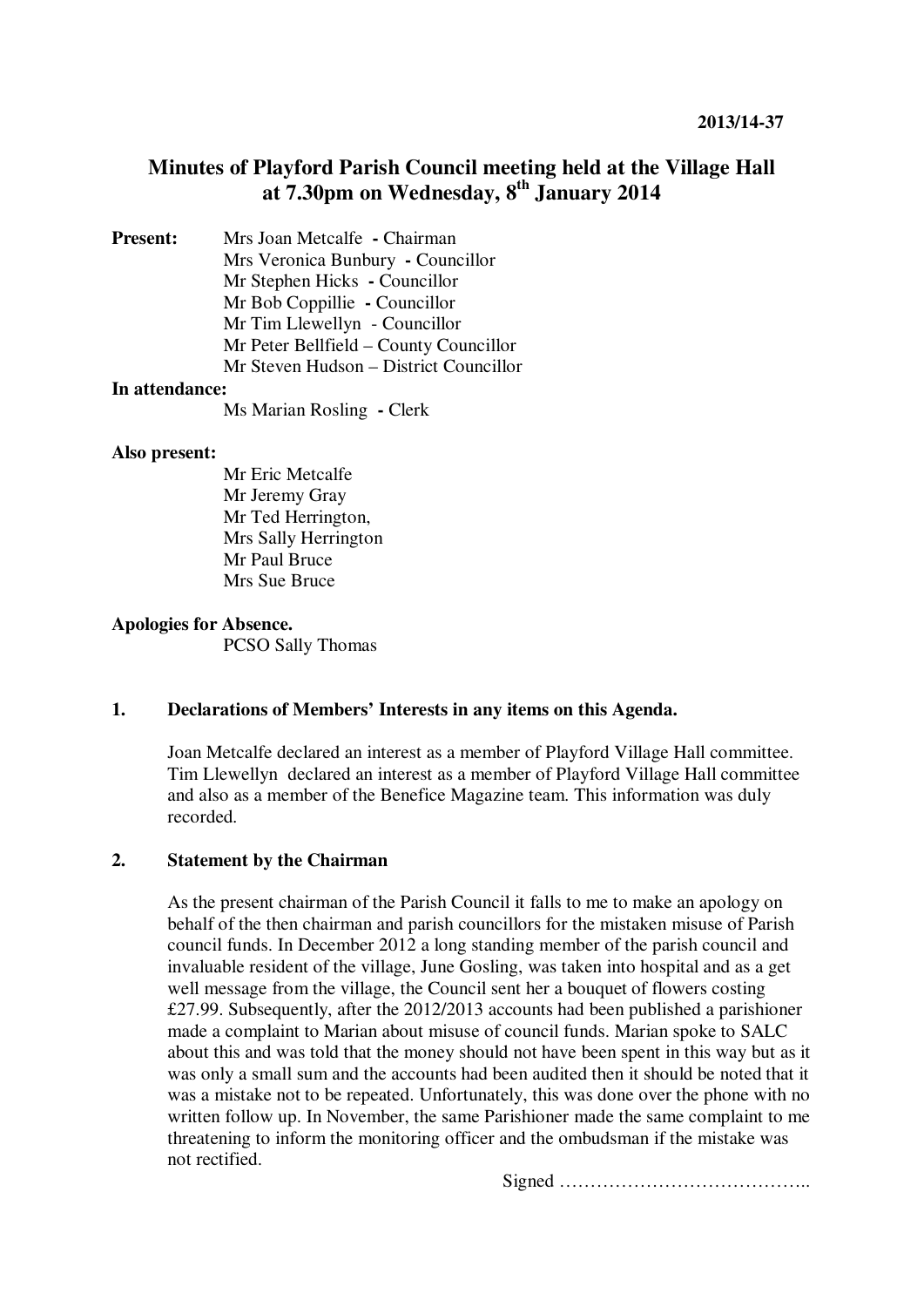Since then I have sought advice over the matter, contacting SALC and both the internal and external auditors, the BDO.

The BDO replied saying that they would not reopen the accounts as they had been audited, more or less echoing the initial SALC response which was it shouldn't have happened but make note and don't do it again. This seems to put the matter to rest.

However, to draw a line under the matter once and for all, the money has now been repaid to the council and I now regard the matter closed.

- **3. To approve the Minutes from the meeting held on 6th November 2013, and the planning application meetings on 2nd 11th & 18th December 2013.**  These were all approved – Veronica Bunbury proposed acceptance and this was seconded by Tim Llewellyn. The Chairman signed the Minutes as a true record.
- **4. Matters arising from the Minutes.** There were no matters arising.

### **5. Action Log Review:**

**AP-46 –** Website issues. It was decided to defer this matter until the next meeting.

**AP71** – Two sand bins were smashed by a SCC vehicle when the roadside verges were trimmed back in June last year and are to be replaced free of charge. Despite chasing this on several occasions, the Clerk is still awaiting a report from Highways dept. Peter Bellfield made a note to investigate.

**AP75**- The question of recycling bins at the Village hall is still on-going and will be further discussed by the Village Hall committee at their meeting on  $9<sup>th</sup>$  January 2014.

**AP77 & AP78**- Footpaths no/.s 1 & 20 have still not been cleared of weeds despite being reported on  $20<sup>th</sup>$  August 2013. The weeds have now mostly died back for the winter – the Clerk is awaiting a report from Highways and will ask for a regular cutting schedule to be maintained in future.

**AP-80** A letter was received from a resident of Lt Bealings in December asking when Footpath no. 9 (alongside railway line crossing Butts Road) would be re-opened. Network Rail reported that work on the steps down to the footpath was completed on  $22<sup>nd</sup>$  Dec 2013 and an email was received from SCC Highways stating that clearance of the undergrowth was on their winter schedule – the path cannot be opened until this has been done.

**NB** - for more information please see copy of the Action Log appended.

Signed …………………………………..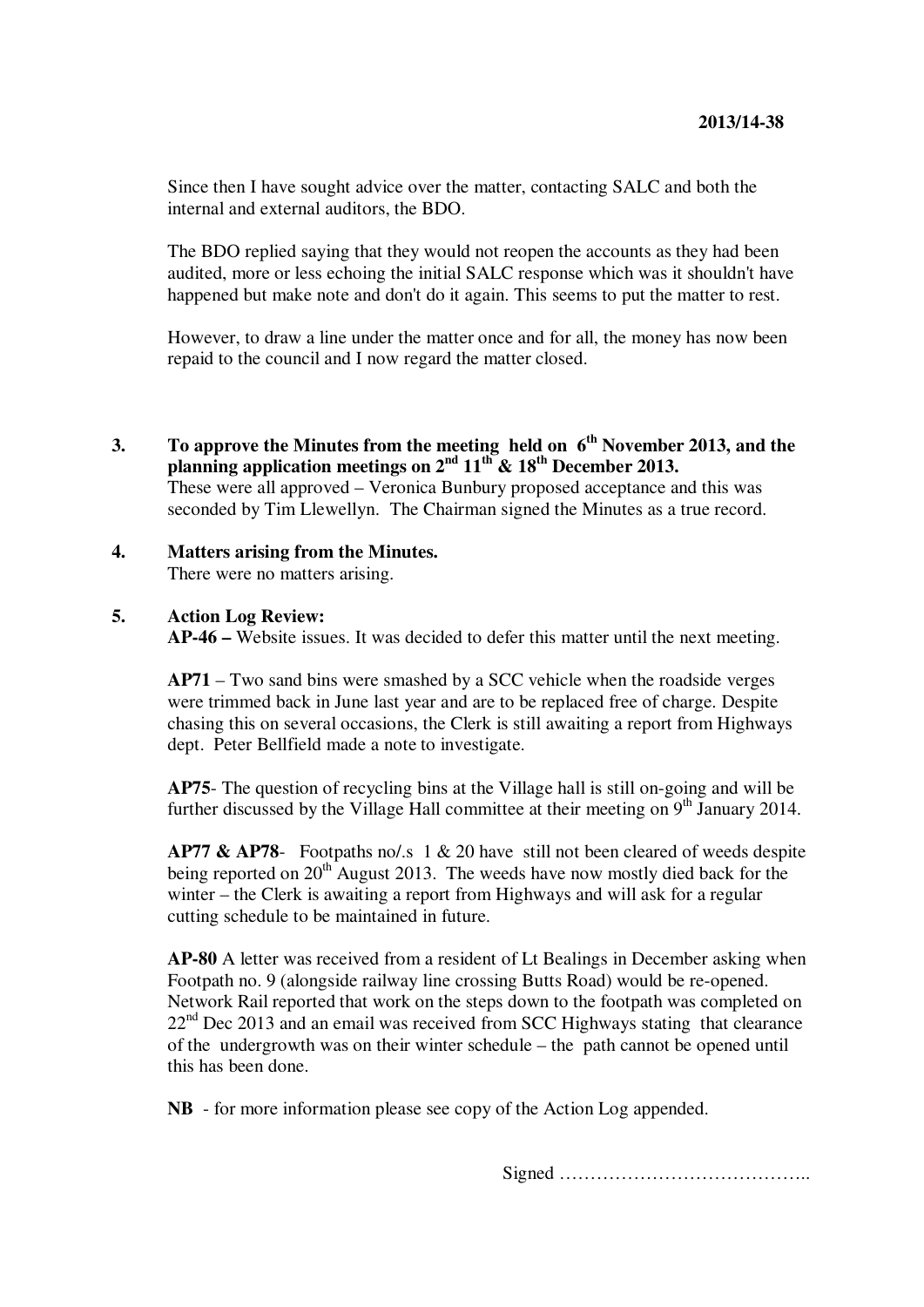# **6. County Councillor Peter Bellfield's report.**

Peter Bellfield said that he has asked David Chenery (SCC Road Safety Group Manager) to look at the trees in Butts Road to the North of the village, as these are thought to be unsafe. It is unclear who owns these trees and therefore who is responsible for them. He will report any feedback.

#### SCC's Finances:

£36m to be saved from SCC's budget for the forthcoming year has been identified without the need to cut frontline services. Savings of £8m-£9m will be made by the new Energy from Waste plant at Gt Blakenham but there will be no savings made from:

Highways Education School crossing patrols Bus services Concessionary travel Home to school transport Trading Standards

There is a campaign by Waveney District Council for a new river crossing at Lowestoft to improve transport links and relieve congestion in the area.

Money is still being spent on improving Broadband coverage and it is hoped that by 2015 over 85% of households and businesses will have speeds of 24 Mbps or more.

Applications for Primary School places need to be in by 15<sup>th</sup> January 2014.

Free school meals: Many of these are not being claimed for eligible children, meaning that schools are missing out on available funding.

# **7. District Councillor Steven Hudson's report.**

Steven Hudson apologised for being out of touch recently, due to a burglary at his home and having had to replace his computer and documents. He reported that the auditors for SCDC have said that a wonderful job had been made of the finances for last year and that all was well. The District Council are proposing to expand into new offices opposite the station at Melton, but this is in the early stages.

### **8. Report by Police**

12PT report was received stating that there were no crimes reported in Playford during December.

Signed …………………………..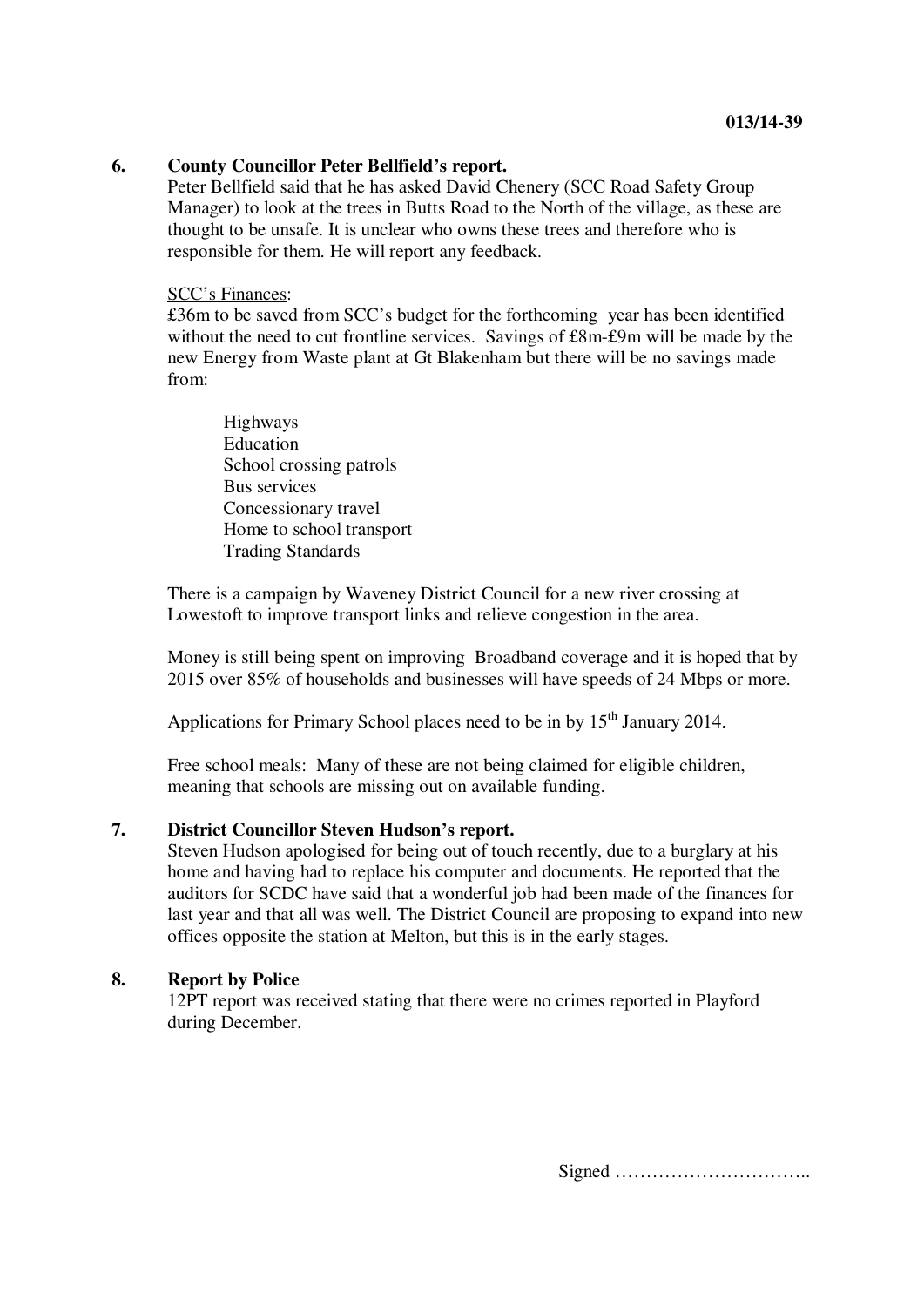### **9. Finance**

#### • **Reporting & authorisation of cheques:-**

| Cheques were signed for:  |                                               |        |                            |  |  |
|---------------------------|-----------------------------------------------|--------|----------------------------|--|--|
| Cheque No 712 HMRC        |                                               | £32.00 | Tax on Clerk's salary –Dec |  |  |
| Cheque No 713 M J Rosling |                                               |        | £10.45 Clerk's expenses    |  |  |
|                           | Cheque No. 714 Bealings Benefice $\pm 100.00$ |        | Benefice Mag. donation     |  |  |

The balance of the account is:-

| <b>Barclays</b> |           | £2476.81 as at $31.12.13$ |
|-----------------|-----------|---------------------------|
| NS&I            | £1,765.88 |                           |

### • **Budget for 2014/2015**

It is estimated that £800 needs to be set aside for grass cutting and hedge maintenance for the next year if we continue with the Old Parsonage Garden Services (they have confirmed that their charges for 2014/15 will remain the same). This is discussed later on as a separate issue.

The £100 donation to the Benefice Magazine has been continued but the annual donation to the Village Hall has been put on hold for the time being. A request for a donation to the charity, Homestart, was received by the Clerk but the council felt that the precept money should be spent for the benefit of Playford residents, for the moment.

It was resolved to keep the Precept request at the same level as last year i.e. £4500 and there will be a grant of £310.42 forthcoming from SCDC's Council Tax Support fund to supplement this.

#### • **Discuss Clerk's hours and salary**

The Clerk is currently working more than her contracted hours (4 hours per week) in order to fulfil her duties and has submitted timesheets for the last 3 months to the Chairman, showing an average of over 6 hours per week worked from September to December 2013. A discussion ensued during which the Clerk left the room and it was resolved to increase her paid hours from 4 to 5 hours per week from  $1<sup>st</sup>$  April 2014. This can be accommodated from within the present budget.

Peter Bellfield left the meeting at 7.50pm.

## **10. East Anglian Offshore Windfarm**

In response to Veronica Bunbury's representation at the Planning Inspectorate on  $12<sup>th</sup>$ September 2013, an in-depth report from Scottish Power Renewables (the applicant) has been received by the Clerk, assuring the council that all aspects of concerns raised at the meeting, will be addressed.

Signed …………………………………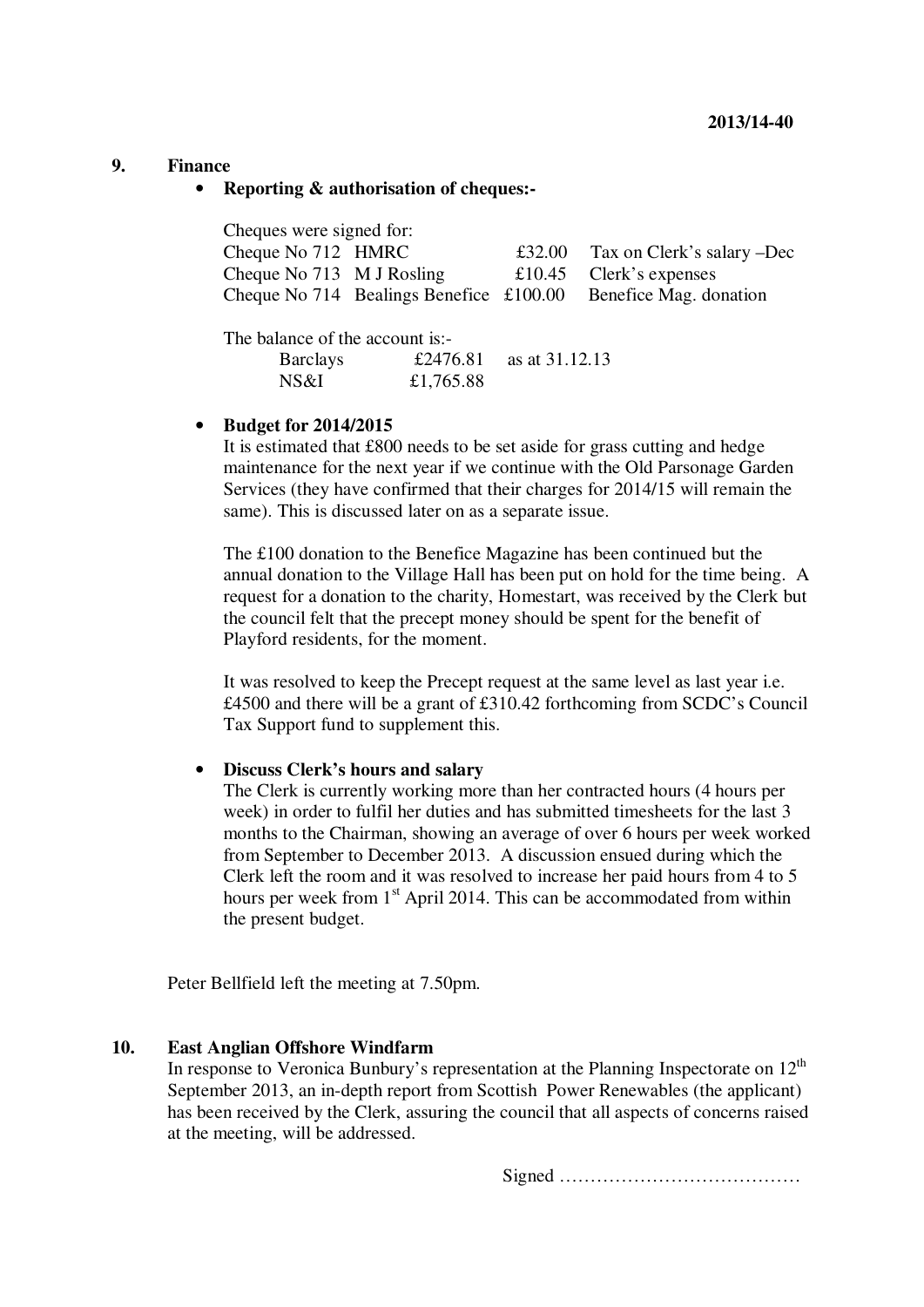The final deadline for responses to questions and submission of comments to the Planning Inspectorate was Friday  $13^{th}$  December 2013 and a website address is available to view these submissions. The council will be made aware of their findings in due course.

# **11. Highways**

Joan Metcalfe expressed thanks to William Stennett for arranging for the hedges lining Butts Road to be cut recently. This has greatly improved the tidiness of the village. Joan has also drafted letters to be sent to other local farmers and landowners asking them to cut back hedges and trees on their land, which overhang onto roadways. Tim Llewellyn proposed this should be done and it was seconded by Veronica Bunbury.

# **12. Update of Standing Orders, including Code of Conduct and Financial Regulations and Complaints procedure.**

Details of changes to Standing Orders, Financial Regulations and the instigation of a Complaints procedure have been circulated to councillors for their perusal. It was resolved to adopt these changes and the revised statements will appear on the village website.

# **13. Whether Action Log should be published on the website.**

Although any action taken by the council with regard to highways issues or problems reported by parishioners is always recorded in the Minutes, it was decided to publish a copy of the Action Log as a an appendix to the Minutes.

# **14. Pocock paintings**

Joan Metcalfe has approached SALC and been told that the Parish Council is not at liberty to buy these paintings and then sell them on for profit. However, Joan has already bought the paintings and can sell them herself and donate the surplus to the Parish Council. They need to be accurately priced, a total of 5 having been bought for £250. Paul Bruce as a friend of Ipswich Museum has said that the Museum may be interested in buying one or two of them for local interest. Steven Hudson suggested contacting Anthony Coe of the Russell Gallery in Ipswich for a valuation and Paul Bruce will contact a Mr John Day from Eastbourne to do likewise. It can then be discussed at the next meeting.

# **15. Planning Issues for the new house at Sevenoaks**

The new plans for this dwelling are now on SCDC's website and approval has been recommended by Planning dept. The date for public comments has new expired. Mr Jeremy Gray (neighbour) has said that the measurements are not accurate and that the garden space is too small in relation to the plot. There is no provision for sewerage, surface water or drainage and as these need by law to be situated at a certain distance from the dwelling, there appears to be insufficient space available. The height of the proposed dwelling is also of some concern as it will dwarf the neighbouring Sonnet House and overlook it. The boundary hedge of Leylandii will be only 3 feet away

Signed ………………………………….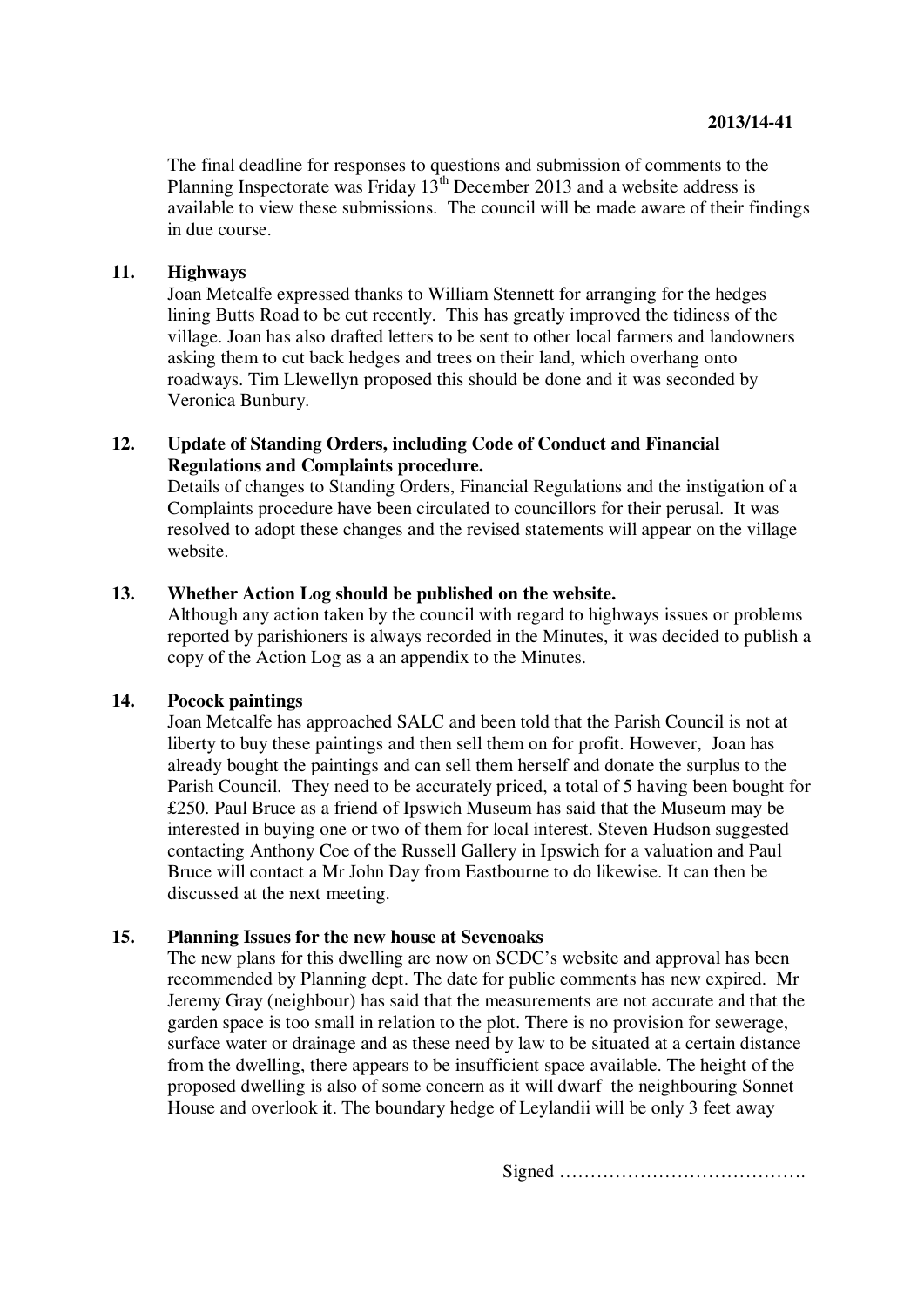from the dwelling and will almost certainly affect the foundations and drainage. There has been no tree report. SCC Highways dept. are waiting to hear if there have been any significant changes in traffic reported in the last few years, before making a decision relating to the safety of the access road.

Steven Hudson agreed that there is a lot that does not add up in the plans and that the application appears to be contrary to the Development Plan. Steve Hicks commented that if it's based on the plans granted in 2004, it should not go through as rules have changed since then and it would now contravene current policy. Steven Hudson will speak at the Planning meeting on  $9<sup>th</sup>$  January and will oppose approval very strongly. Tim Llewellyn will speak at the meeting as Playford's representative and will also bring up the drainage/sewerage issues. Ted Herrington felt that a site visit ought to be arranged.

# **16. Outdoor Playspace funds**

It was suggested that the proposed purchase of an outdoor table tennis table would have limited use due to weather conditions. Other options need to be reconsidered, e.g. a basket ball net. Steve Hicks offered to look into this and the Clerk will check with the Outdoor Playspace Development officer at SCDC that funds are still available and whether there is a deadline for claiming them.

# **17. Grass cutting contract for 2014/2015**

It was generally agreed that The Old Parsonage Garden Services had done a good job of keeping the village tidy over that last year. However, it was decided to obtain two other estimates to compare prices for the coming season and to discuss this at the next meeting. Joan Metcalfe will seek out other contactors.

# **18. Correspondence received:**

- a) A letter was received from the Chairman of Playford Parish Hall apologising for the fact that the ante room was unavailable on  $2<sup>nd</sup>$  December, despite the council having booked it to discuss a Planning application. The meeting was held in the committee room and the council will not be charged for this.
- b) A letter was received by the Local Government Boundary Commission, explaining that an Electoral Review was necessary because of electoral inequality.
- c) Confirmation has been received from NS&I that Mrs Veronica Bunbury has been accepted as a signatory to the savings account.
- d) SCDC Planning dept. have confirmed that permission has been granted for the alterations at Copyhold, subject to work commencing within 3 years of the date of permission.
- e) AON Insurance wrote to explain their policy on snow clearing, salting and gritting procedures on public spaces other than highways.
- f) Ipswich Borough Council wrote regarding their Community Levy and Local Plan consultations to say that they were publishing a Preliminary Draft Charging Schedule for public consultations.